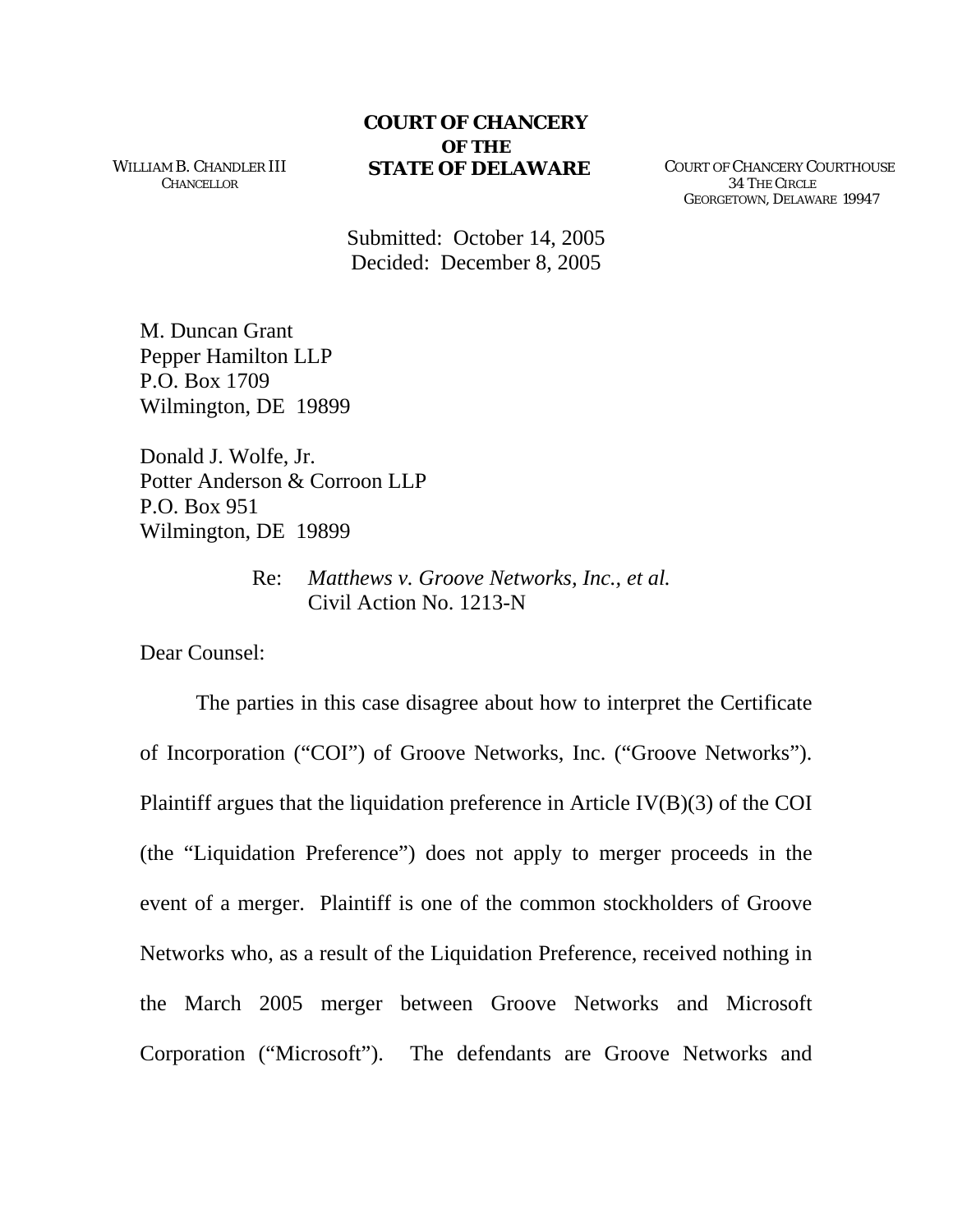individual defendants Raymond Ozzie, James Breyer, and John Stenbit.<sup>[1](#page-1-0)</sup> For the reasons set forth below I grant defendants' motion for summary judgment.

This case arises out of the merger of Groove Networks with Microsoft in March 2005. Before the Merger, the capital structure of Groove Networks consisted of a class of common stock and eight classes of preferred stock. Microsoft was the single largest holder of Groove Network's Senior Preferred stock.

Groove Network's COI creates the Liquidation Preference—a distribution preference in favor of the preferred shareholders. The Liquidation Preference governs the distribution of assets upon the occurrence of any "Liquidation Event."<sup>[2](#page-1-1)</sup> A number of different events qualify as "Liquidation Events," including "any liquidation, dissolution, or winding up" as well as "any reorganization, merger or consolidation" of Groove Networks.<sup>[3](#page-1-2)</sup>

The Liquidation Preference states that, in the event of a merger, the preferred stockholders are to be paid from Groove Networks' "Distributable Assets." The Distributable Assets are defined as the company's assets,

 $\overline{a}$ 

<span id="page-1-0"></span> $<sup>1</sup>$  The individual defendants were among the directors of Groove Networks at the time of</sup> the merger.

<span id="page-1-1"></span><sup>&</sup>lt;sup>2</sup> COI Article IV(B)(3)(a).

<span id="page-1-2"></span> $3$  COI Article IV(B)(3)(d).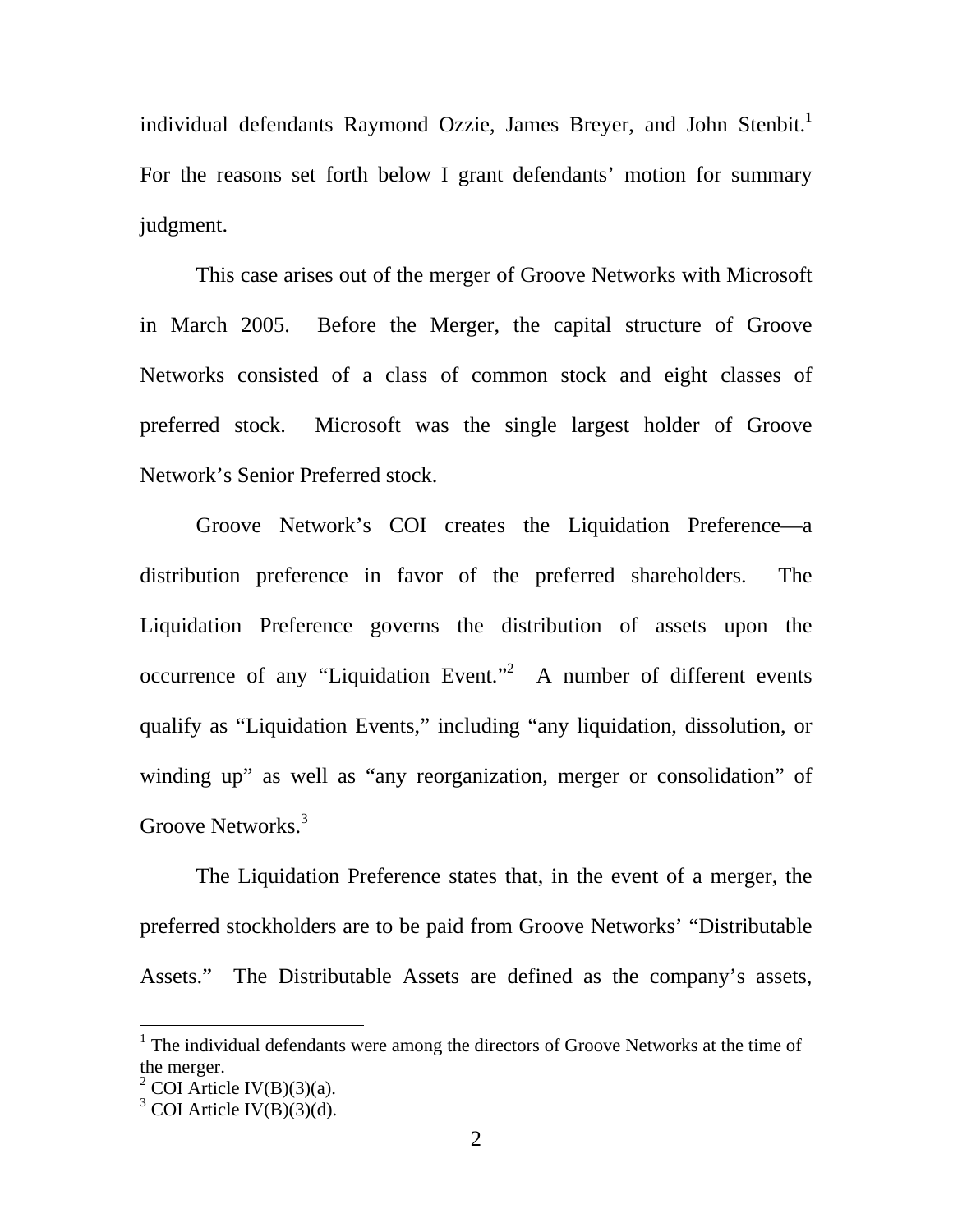"whether from capital, surplus or earnings."<sup>[4](#page-2-0)</sup> The COI clarifies the definition of Distributable Assets in Article IV(B)(3)(d)(i) where the COI states: "In the event of a sale of a Majority of the Assets, the Distributable Assets shall be the net proceeds of such sale." The COI does not contain a corollary statement clarifying what constitutes Distributable Assets in the event of a merger. Based on this bit of silence, plaintiff takes the position that merger consideration was not intended to be part of the assets of the corporation and so the Liquidation Preference does not govern the distribution of merger consideration. I conclude, however, that the COI should be read to provide preferred stockholders with the benefits of the Liquidation Preference in the event of a merger.

The operative sections of the COI are contained in Article IV. Article IV(B) provides that "The Preferred Stock shall have the following rights, preferences, powers, privileges and restrictions, qualifications and limitations." In Article IV(B)(3)(a), entitled "Liquidation, Dissolution, or Winding Up," the COI provides that one of the rights of the preferred stock is that, in the event of a merger of Groove Networks, the assets shall be distributed according to the Liquidation Preference.

<span id="page-2-0"></span> $4 \overline{\text{COI Article IV(B)}3)}$ (a).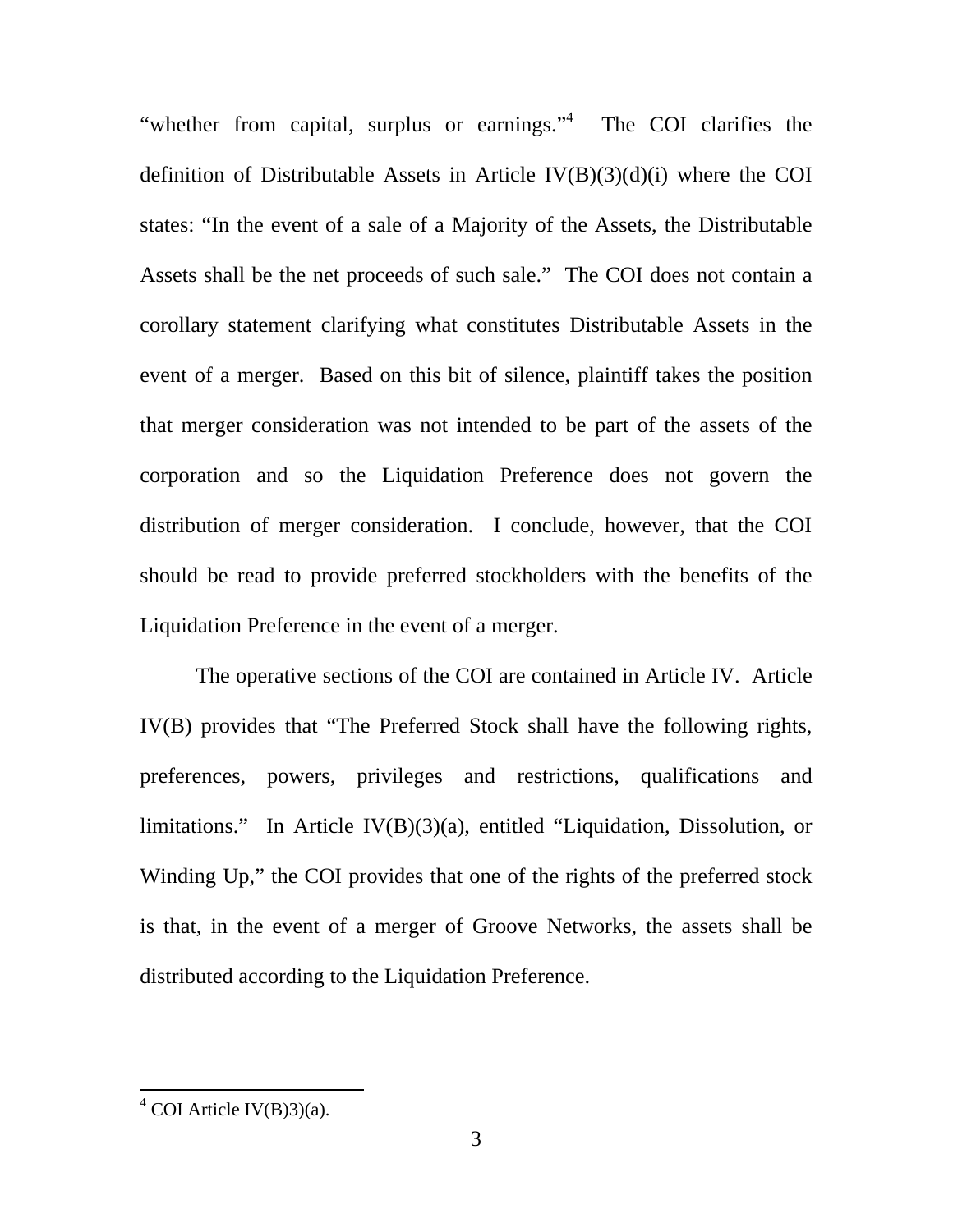Article IV clearly expresses that the Liquidation Preference will apply in the event of a merger. The COI describes only one preference scheme, the one in Article IV $(B)(3)$ . If some other preference scheme is meant to apply in the event of a merger, the COI does not describe it. From the fact that there is only one preference scheme in the COI, *i.e.*, the Liquidation Preference in Article IV(B)(3), I infer that it must be the Liquidation Preference that is meant to apply in the event of a merger.

Plaintiff would have me read the COI so that it states that the Liquidation Preference applies in the event of a merger only with respect to the assets owned and controlled by the corporation. I decline to adopt this interpretation because it makes little sense. The assets of the corporation in the sense of capital, surplus and earnings are not distributed to target shareholders in the event of a merger; they are transferred to the acquiring corporation in return for cash or other consideration paid to shareholders. If I were to adopt plaintiff's interpretation, the Liquidation Preference would be interpreted so that it applied in the event of a merger but it would have no effect.

Plaintiff's interpretation fails for another reason: It renders portions of the COI inoperative. Article  $IV(3)(a)(i)$  provides that:

When paid, the Series F Liquidation Preference shall be paid in cash or, at the option of the Corporation … (ii) if the